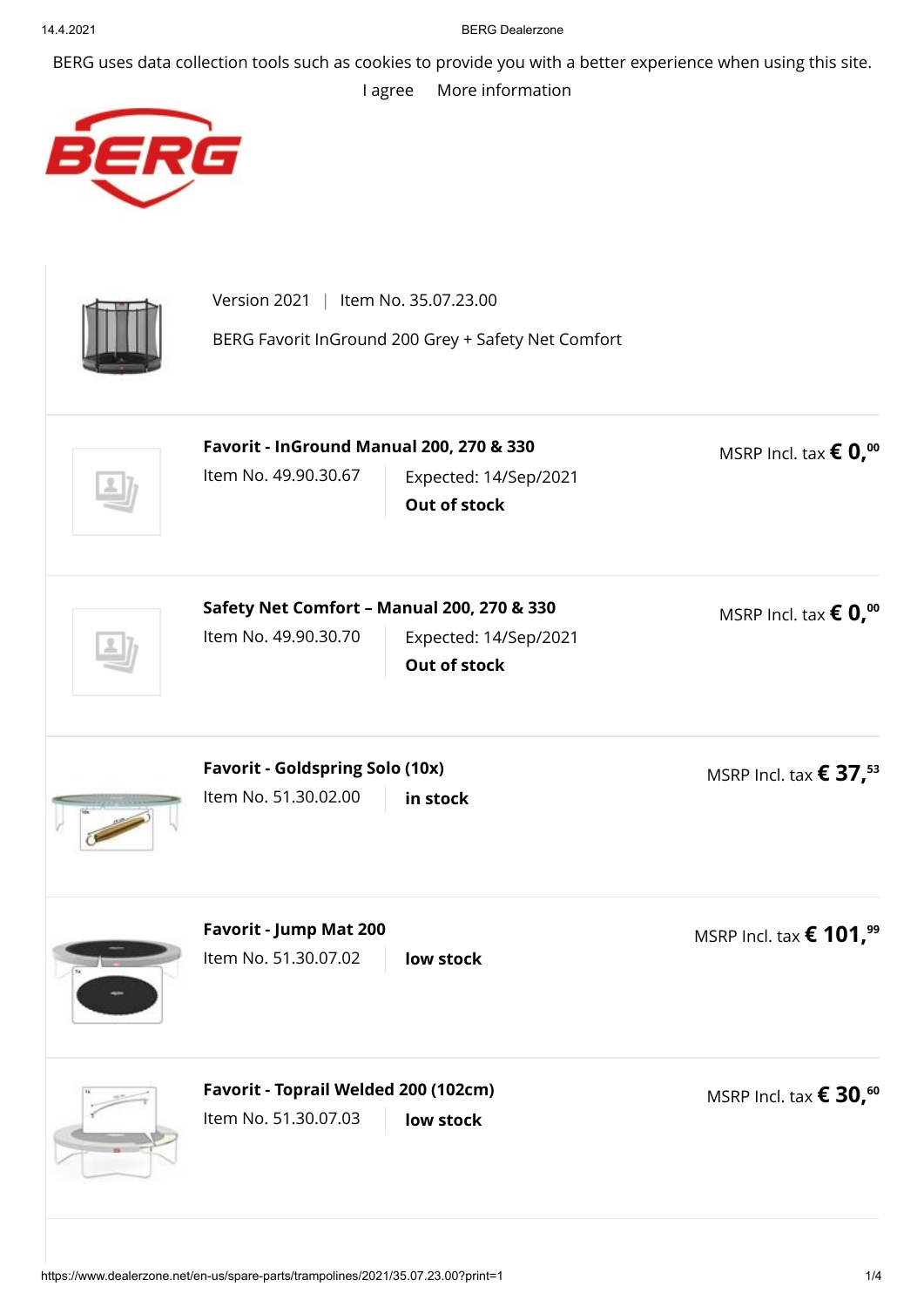|  | 14.4.2021 |  |  |
|--|-----------|--|--|
|  |           |  |  |

BERG Dealerzone

MSRP Incl. tax **€ 32, 86**

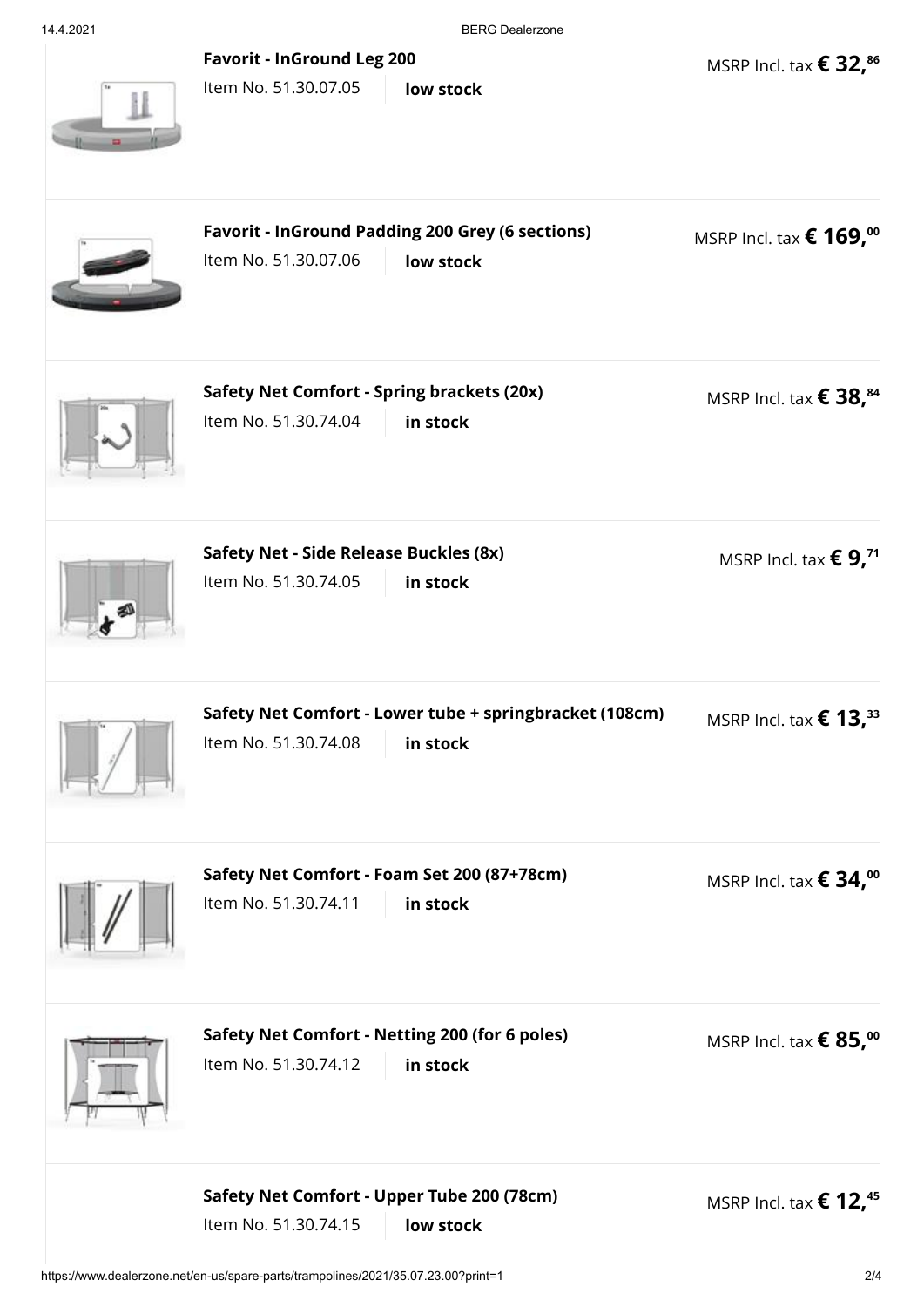|     | Safety Net Comfort - Fasteners 200 (Set for 1 Tube) (85mm)<br>Item No. 51.30.74.16<br>Expected: 6/May/2021<br><b>Out of stock</b> | MSRP Incl. tax $\epsilon$ 22, <sup>65</sup> |
|-----|-----------------------------------------------------------------------------------------------------------------------------------|---------------------------------------------|
|     | Elastic Band + Ball (120 mm) (8x)<br>Item No. 51.30.74.17<br>Expected: 14/Sep/2021<br><b>Out of stock</b>                         | MSRP Incl. tax $\epsilon$ 15, <sup>85</sup> |
|     | Safety Net Comfort - Sleeves 200 (167cm) (6x)<br>Item No. 51.30.74.18<br>low stock                                                | MSRP Incl. tax $\epsilon$ 67, <sup>99</sup> |
|     | <b>Safety Net Comfort - Top Caps (8x)</b><br>Item No. 51.30.74.19<br>Expected: 2/Jun/2021<br>Out of stock                         | MSRP Incl. tax $\epsilon$ 51, <sup>00</sup> |
| 10x | Triangle Jump mat 46mm (10x)<br>Item No. 56.30.03.01<br>in stock                                                                  | MSRP Incl. tax $\epsilon$ 9, <sup>71</sup>  |
|     | <b>Elastic band for padding (10x)</b><br>Item No. 56.30.08.00<br>in stock                                                         | MSRP Incl. tax $\epsilon$ 15, <sup>53</sup> |
|     | <b>Spring bracket (20x)</b><br>Item No. 56.30.11.00<br>in stock                                                                   | MSRP Incl. tax $\epsilon$ 38, <sup>84</sup> |

https://www.dealerzone.net/en-us/spare-parts/trampolines/2021/35.07.23.00?print=1 3/4